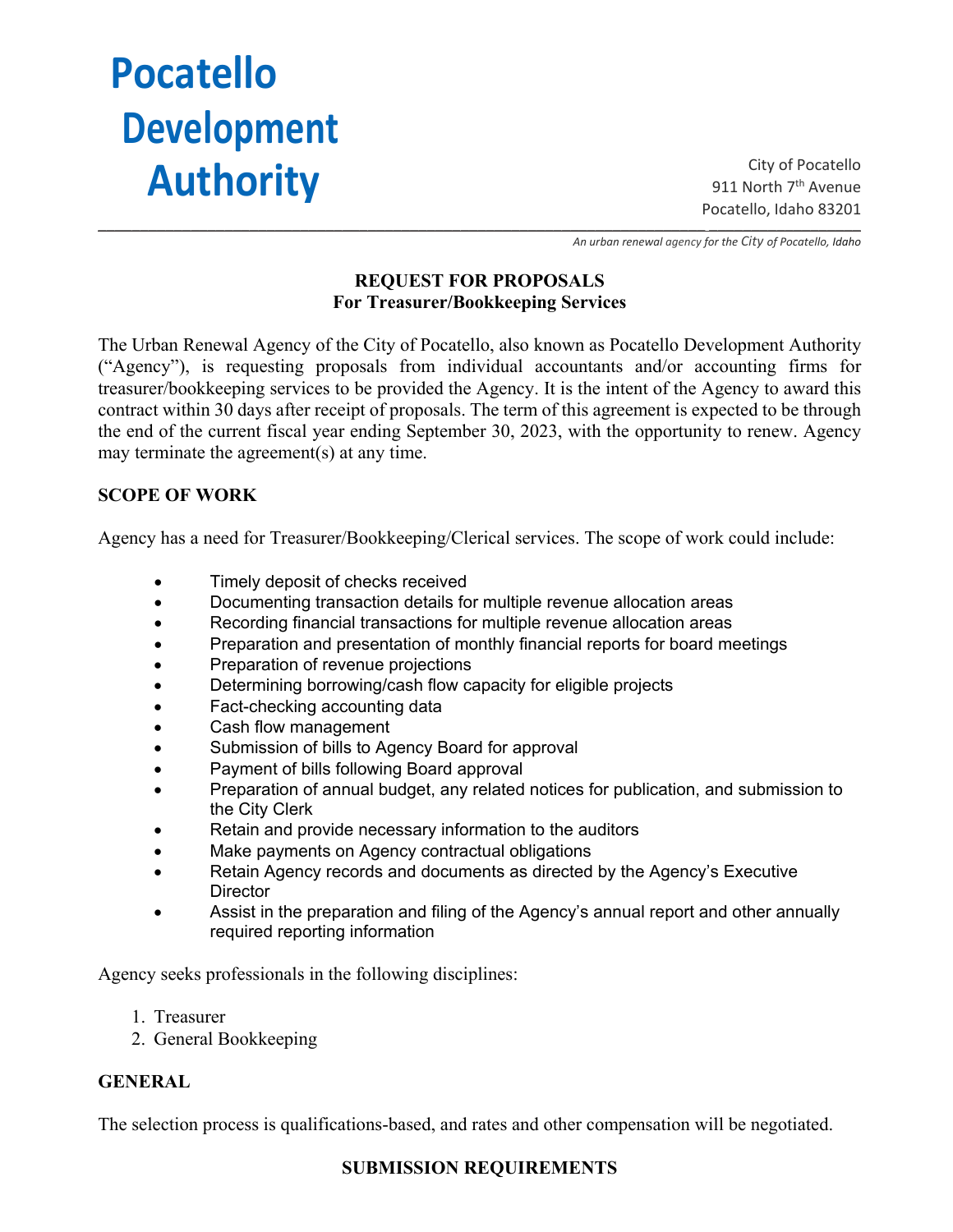RFP response submissions must be received at the address below by 3:00 p.m. MDT, May 27, 2022. Only one (1) original submission is required.

> Pocatello Development Authority Attn: Brent McLane, Executive Director 911 North  $7<sup>th</sup>$  Avenue Pocatello, Idaho 83201

To be considered each RFP response must include the following minimum information:

- 1. Cover letter; including name, address, telephone, and e-mail contact.
- 2. Resume.
- 3. List of relevant experience.
- 4. Proposed methodology for accomplishing the Scope of Services described in the RFP above.
- 5. Cost for services.
- 6. References.

Agency may, at its own discretion, accept such submissions as it deems to be in the best public interest and in furtherance of the purposes of Idaho Law, or it may proceed with further selection processes, or it may reject any and all submissions. Agency reserves the right to, in its discretion, waive any immaterial defects in any submissions, reissue the request for statements of qualifications, and invite additional respondents to submit proposals. Agency reserves the right to reject any submissions based on real or apparent conflict of interest, to reject any submission containing inaccurate or misleading information, and to request additional data and information from any and all respondents. All submissions will be considered public documents under applicable state law except to the extent portions of the submissions are otherwise protected under state law. Respondents should segregate any proprietary or confidential material and provide an explanation as to why such information should not be deemed a public record, citing the applicable portion of the Idaho Public Records Act.

# **SELECTION CRITERIA**

Selection will be based on the submitted proposals. Final selection is made by the Agency's Board of Commissioners, which has the right to waive or alter submission requirements or to reject any or all submissions.

The issuance of the RFP and the receipt and evaluation of submissions do not obligate Agency to award a contract. Agency will not pay costs incurred in responding to this RFQ. Agency may in its discretion cancel this process at any time prior to the execution of a contract without liability.

Proposals will be evaluated according to completeness, content, experience with similar projects, and cost. Award of a contract to one party responding to this RFP does not mean the other proposals lacked merit, but that, all factors considered, the selected proposal was deemed to be most advantageous to the